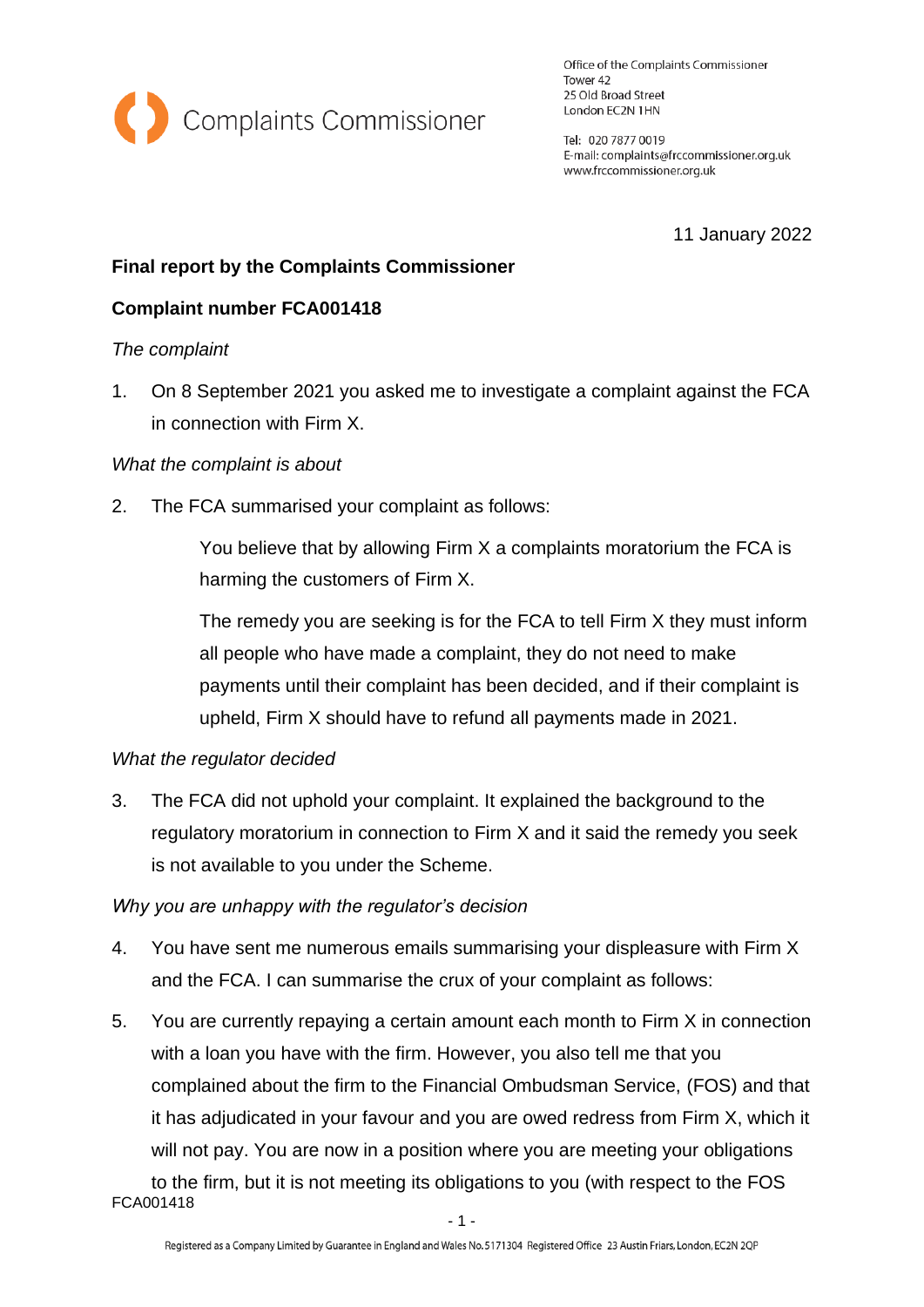ruling and the redress you believe you are owed). You are frustrated that you must continue repaying your loan amount every month.

### *My analysis*

- 6. Firm X are a consumer credit firm who specialise in guarantor lending. At some point in 2020 the firm began to receive large numbers of complaints and as the FCA explained to you, Firm X's total estimated redress bill is likely to be greater than its assets, and so the firm has sought to reduce its redress liabilities through a scheme of arrangement. Such a scheme of arrangement must be approved by a Court. The High Court considered the Scheme as well as the FCA's representations, and it did not approve it.
- 7. Firm X shortly after issued a statement that it continues to consider all options, which includes insolvency. You have said you have a complaint at the FOS against Firm X, however, the FOS has suspended reviewing complaints against Firm X. It has stated that the reasons for this are that any Firm X has said it is not able to pay redress awarded to consumers outside of the Scheme arrangement, which was not approved by the Court. It seems you have been caught by this as the firm has not repaid the redress amount you say you are owed.
- 8. You concern stemming from the events so far connected with Firm X is that you are currently repaying your monthly loan, but at the same time you have a complaint at the FOS and say you are entitled to redress from the firm. However, you are concerned that if the firm is to enter insolvency proceedings, you will not receive any potential redress. You believe you should be able to stop your monthly repayments to Firm X until the matter is resolved one way or another.
- 9. You are not the only complainant who has approached the FCA and me with a similar predicament with respect to this firm. The FCA has told other complainants (although not you) the following:

The FCA does not investigate individual complaints and cannot intervene in individual situations. The FCA is also unable to give any advice or guidance to individuals about their circumstances.